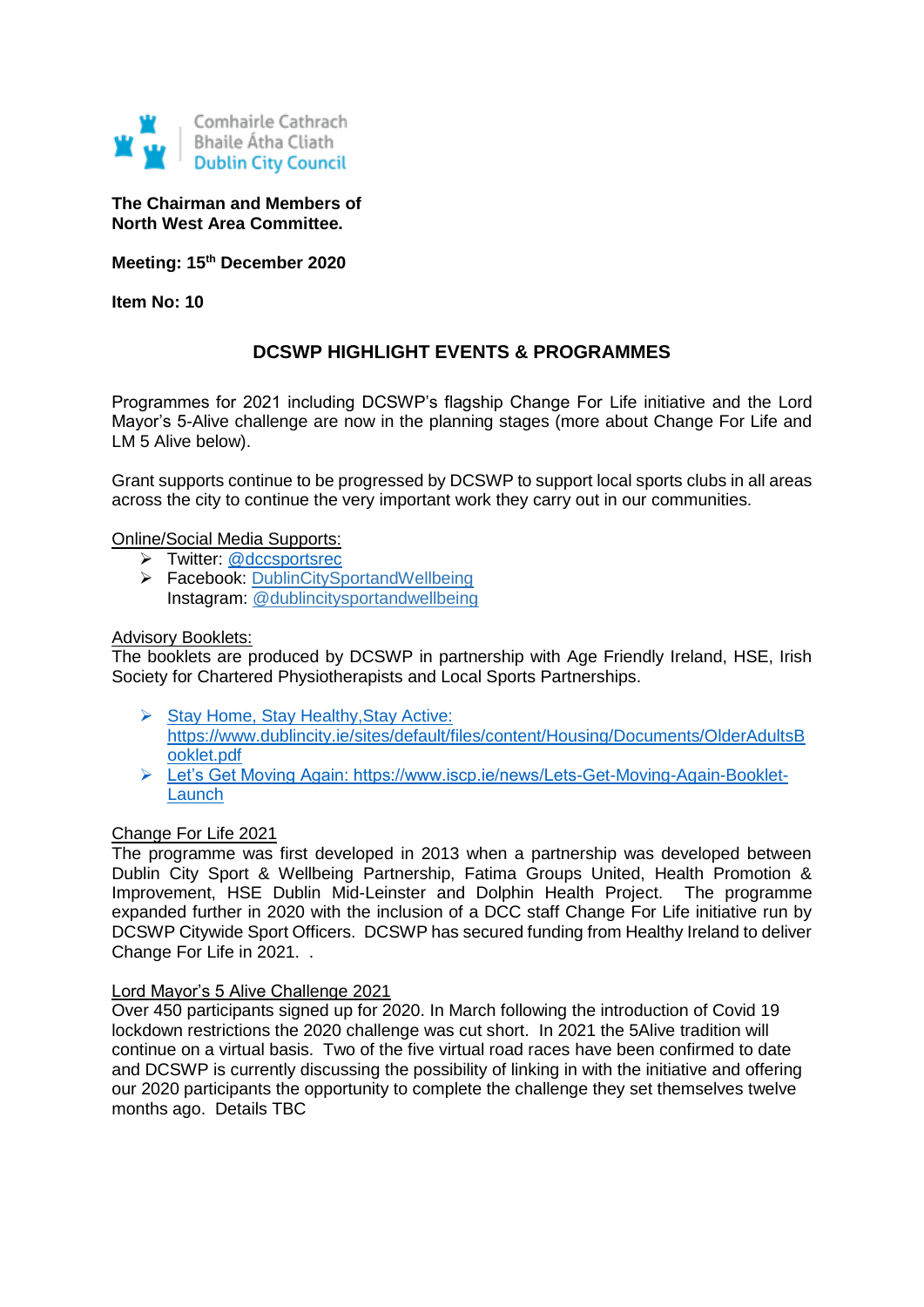### Disability & Inclusion Training

DCSWP has two Sport Inclusion & Integration (SIIO) Officers dedicated to deliver on this goal as well as focussing on integrating minority groups in the community via core programmes.

- $\triangleright$  In partnership with CARA, the online Disability & Inclusion Training programme was recently launched. This is part of a series of online Disability in Sport training programmes already in operation. Training commenced from 6<sup>th</sup> October and continues. The first online training programme of 2021 will be delivered on Thursday 14<sup>th</sup> January.
- $\triangleright$  The online 'Sit Fit' programmes supports people with physical disabilities to remain active via its adapted sitting exercise programme. Full details on times and dates for January TBC.
- $\triangleright$  DCSWP SIIO's are currently planning 2021 Change For Life programmes. Programmes will be delivered both online and in person (pending restrictions). Activities will include walking, circuit classes, dance classes and Sit Fit classes.

#### Women in Sport 2020

The multi-sport after-school programme is aimed at teenage girls between the ages of 12-15 years and is being delivered across 24 weeks from October to mid December with further programmes planned for January 2021.

#### **DCSWP CO-FUNDED TEAM PROGRAMMES/INITIATIVES DECEMBER 2020** Boxing in the Community

# The Startbox programme for 2020 incorporates boxing style fitness strength and core skills. In the North West area the 5 –week *'Covid Buster Non-Contact'* Startbox Programme

continues in the following schools:

- St. Kevin's BNS, Finglas every Monday at 11.30am (3<sup>rd</sup> class students), 12.15pm (4<sup>th</sup>) class students) and every Thursday at 12.15pm  $(5<sup>th</sup>$  class students)
- St. Malachy's BNS, Finglas every Tuesday at 10am (3<sup>rd</sup> class students), 10.45am (4<sup>th</sup>) class students) 11.30am ( $5<sup>th</sup>$  class students) and 12.15pm (6th class students).
- $\triangleright$  Our Lady of Victories BNS, Ballymun every Friday at 11am. (4<sup>th</sup> class students), 12.15pm ( $5<sup>th</sup>$  class students) and 1pm ( $6<sup>th</sup>$  class students).

## Cricket in the Community

 $\triangleright$  School Cricket sessions continue in St. Brigid's GNS, Finglas every Thursday from 1 – 2.30pm over the next period.

## Football in the Community

 $\triangleright$  The North West area Football officer is part of an FAI Education working group developing supporting programmes for parents/new coaches working with kids aged 4-6 years old in club nurseries/academies.

#### Women In Football Development

- $\triangleright$  The FAI Emerging talent programme continues in schools and clubs in the area aimed at females age 10-15 years.
- $\triangleright$  Other ongoing women in football development initiatives during the next period include after-school programmes, Girls In Green, Future Stars, Female Leadership, and Coaching PDP 1.
- $\triangleright$  The Disney UEFA Playmakers will be launched on Friday 8<sup>th</sup> January 2021 for 5-8year-old girls. Sessions will focus on how football skills and legendary fairy tales can prove a surprisingly powerful combination when teaching young girls lifelong lessons.